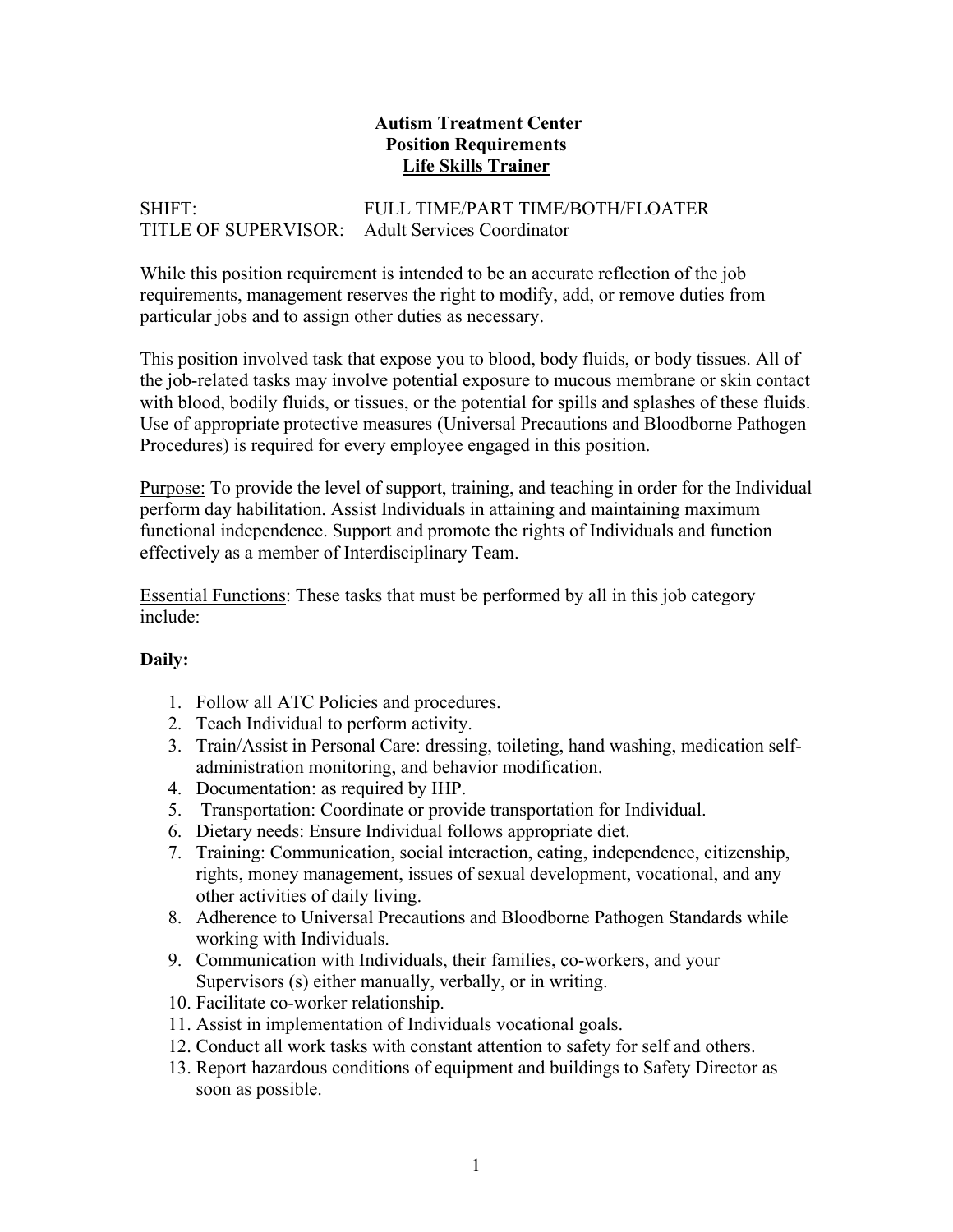- 14. Report needed repairs and maintenance to the Maintenance Coordinator.
- 15. Report any illness, injury, or medical problem to the Nursing Department.
- 16. Observe and report (as needed) any indication of abuse and neglect to Supervisor or Rights Protection Officer.
- 17. Report any major behavioral occurrences to Psychologist.
- 18. Staff will be responsible at all times for the consumer. That duty will not be passed along to any of the consumers in the program.

### **Weekly**

- 1. Attend meetings/in-services/training as scheduled or required.
- 2. Submit appropriate information for billing.
- 3. Submit supply orders.
- 4. Obtain and submit receipts to Supervisors and/or Business Offices from outings, grocery shopping, etc.

### **Monthly**

- 1. Compile and submit data.
- 2. Participate in all Individual program meetings.

### **Perform as needed**

- 1. CPR
- 2. Abdominal thrust maneuver
- 3. Respond quickly to life-threatening or emergency situations.
- 4. SAMA techniques.

#### **Task that require equipment/tools and knowledge of their safe use:**

- 1. Measure temperature using appropriate instrument.
- 2. Driving to activities, etc. using an automobile or wheelchair accessible van.
- 3. Beepers
- 4. TDDS
- 5. Learn to use equipment correctly and safely on job site.
- 6. Fire alarm devices
- 7. Augmentative devices.

#### **Minimum Qualifications:**

High school diploma or equivalent and have at least two years of college or related work experience.

## **Required License(s) and Certifications**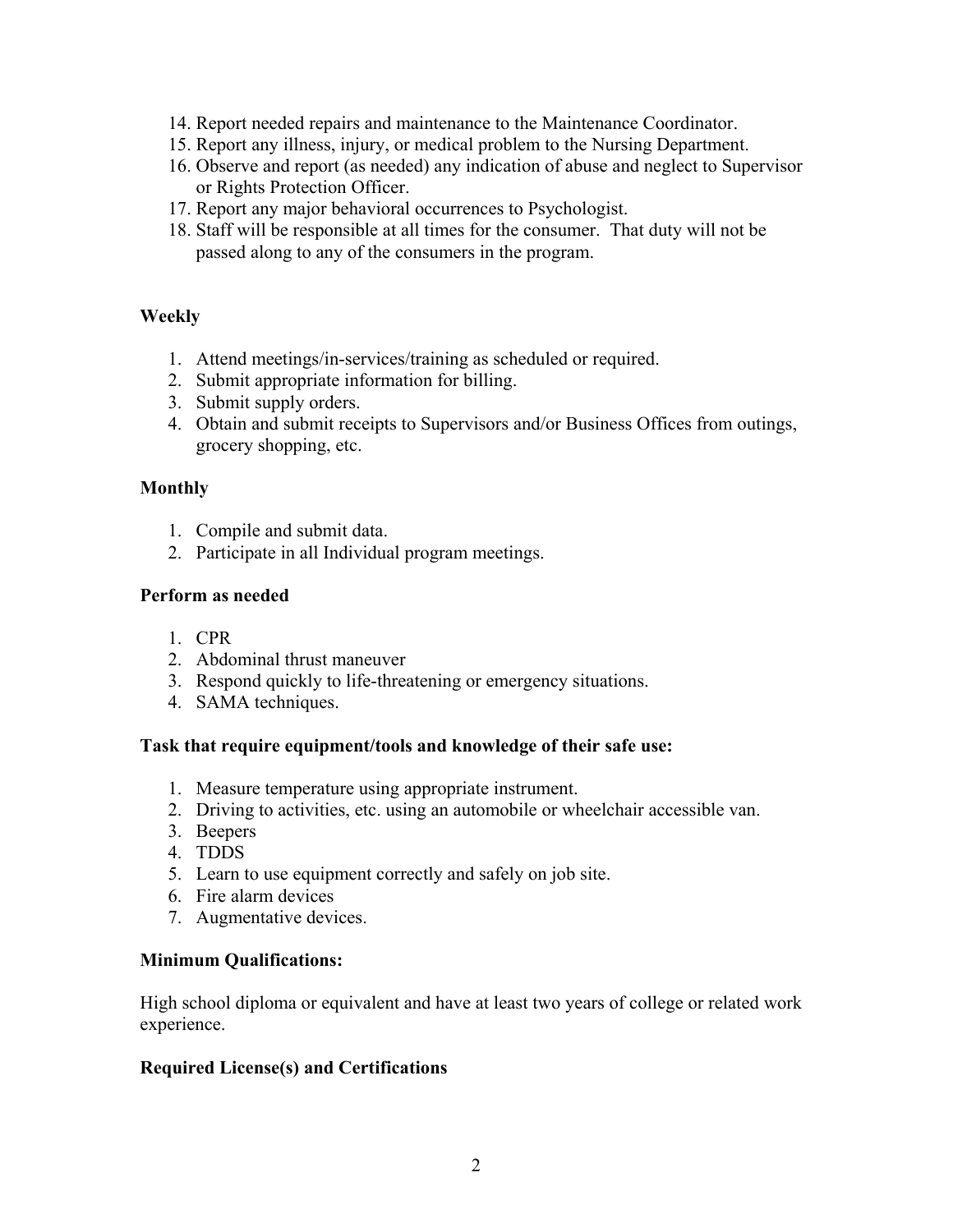- 1. Must maintain current CPR, First Aid, and SAMA certification.
- 2. Must maintain current Texas Drivers License.
- 3. Must maintain auto insurability with Agency carrier.

#### **Skills/Abilities:**

- 1. Communication skills: ability to communicate clearly, exhibit patience, have good sense of humor.
- 2. Ability to use good body mechanics in controlling erratic behavior and participating in physical activities with the Individuals as part of their program.
- 3. Emotionally secure with ability to handle stressful situations.
- 4. Ability to work with others for integrated programming.
- 5. Mobile, with quick response time to emergencies.
- 6. Knowledge of personal hygiene and personal care.
- 7. Knowledge of special needs of individuals with developmental disabilities.
- 8. Caregiving, nurturing, compassionate, patient in establishing relationships with Individuals and their family.
- 9. Must be able to read and write.
- 10. Must be reliable in attendance and timelines to work schedules.
- 11. Good organizational skills.
- 12. Flexible.
- 13. Positive attitude.
- 14. Willingness to learn.
- 15. Ability to work and communicate effectively within a team.

## **Safety and Health Risks**

- 1. Blood and bodily fluid exposure.
- 2. Slip and fall exposure.
- 3. Physical and verbal abuse exposure from Individuals and/or their families.
- 4. Exposure to muscle strains from lifting, stooping, reaching, and twisting.

## **Physical Job Requirements**

- $O = Occasionally (1-33%)$
- $F =$  Frequently (34-66%)
- $C =$  Constantly (67-100%)
	- 1. (F) Lift and carry 40-80 lbs while handling Individuals.
	- 2. (C) Dexterity to grasp small objects.
	- 3. (C) Walk in order to respond to needs of Individuals.
	- 4. (C) Stoop, clean, and work with Individuals.
	- 5. (C) Normal range of motion to assist Individuals with personal hygiene, bathing, dressing, eating.
	- 6. (C) Moderate to strong strength and stamina required for Individual care in emergency situations.